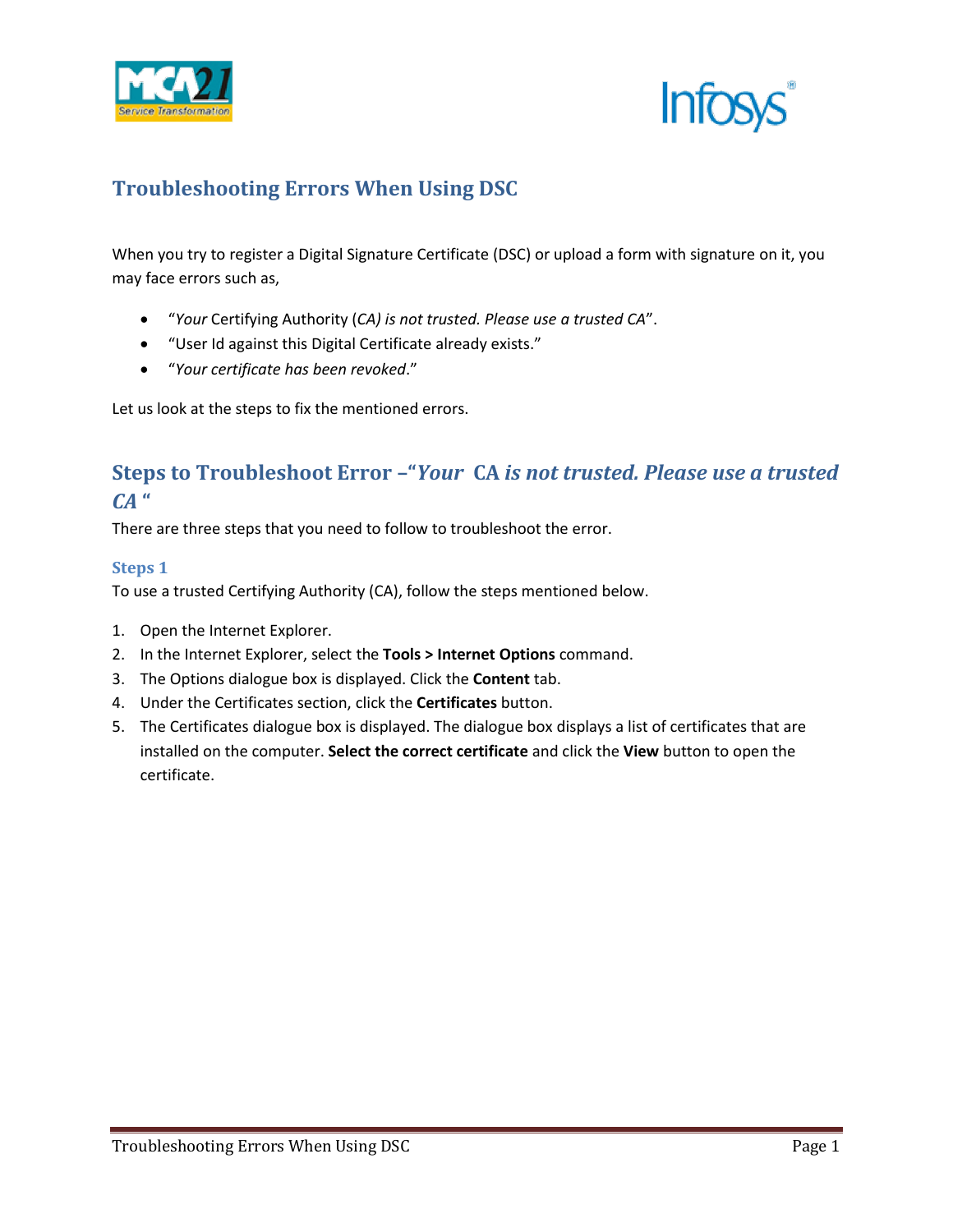



6. Under the Certificate Information section, check the **Issued by** and **Valid from and to** details. The DSC must be issued by a trusted CA and the dates must be as per DSC validation.

| Certificate                                                                                                                                                                                                                                                                                   |
|-----------------------------------------------------------------------------------------------------------------------------------------------------------------------------------------------------------------------------------------------------------------------------------------------|
| General<br>Details   Certification Path                                                                                                                                                                                                                                                       |
| <b>Certificate Information</b>                                                                                                                                                                                                                                                                |
| This certificate is intended for the following purpose(s):                                                                                                                                                                                                                                    |
| . Ensures the identity of a remote computer<br>. Proves your identity to a remote computer<br>E<br>· Protects e-mail messages<br>. Ensures software came from software publisher<br>. Protects software from alteration after publication<br>. Allows data to be signed with the current time |
| * Refer to the certification authority's statement for details.                                                                                                                                                                                                                               |
| <b>Issued to: GANDHI AKHIL</b>                                                                                                                                                                                                                                                                |
| Issued by: TCS sub-CA for TCS 2011                                                                                                                                                                                                                                                            |
| Valid from 2/25/2013 to 2/25/2015                                                                                                                                                                                                                                                             |
| You have a private key that corresponds to this certificate.                                                                                                                                                                                                                                  |
| <b>Issuer Statement</b><br>Learn more about certificates                                                                                                                                                                                                                                      |
| OK                                                                                                                                                                                                                                                                                            |

**Note:** Following trusted CAs can issue a DSC that is recognized by MCA.

- Tata Consultancy Services (TCS)
- National Informatics Center (NIC)
- IDRBT Certifying Authority
- SafeScrypt CA Services, Sify Communications Ltd.
- (n) Code Solutions CA
- MTNL Trust Line
- \*Customs & Central Excise
- E-MUDHRA

\*Does not issue DSCs to person other than those from the Department

7. If the current DSC is not issued by a trusted CA, then get a new DSC from CA.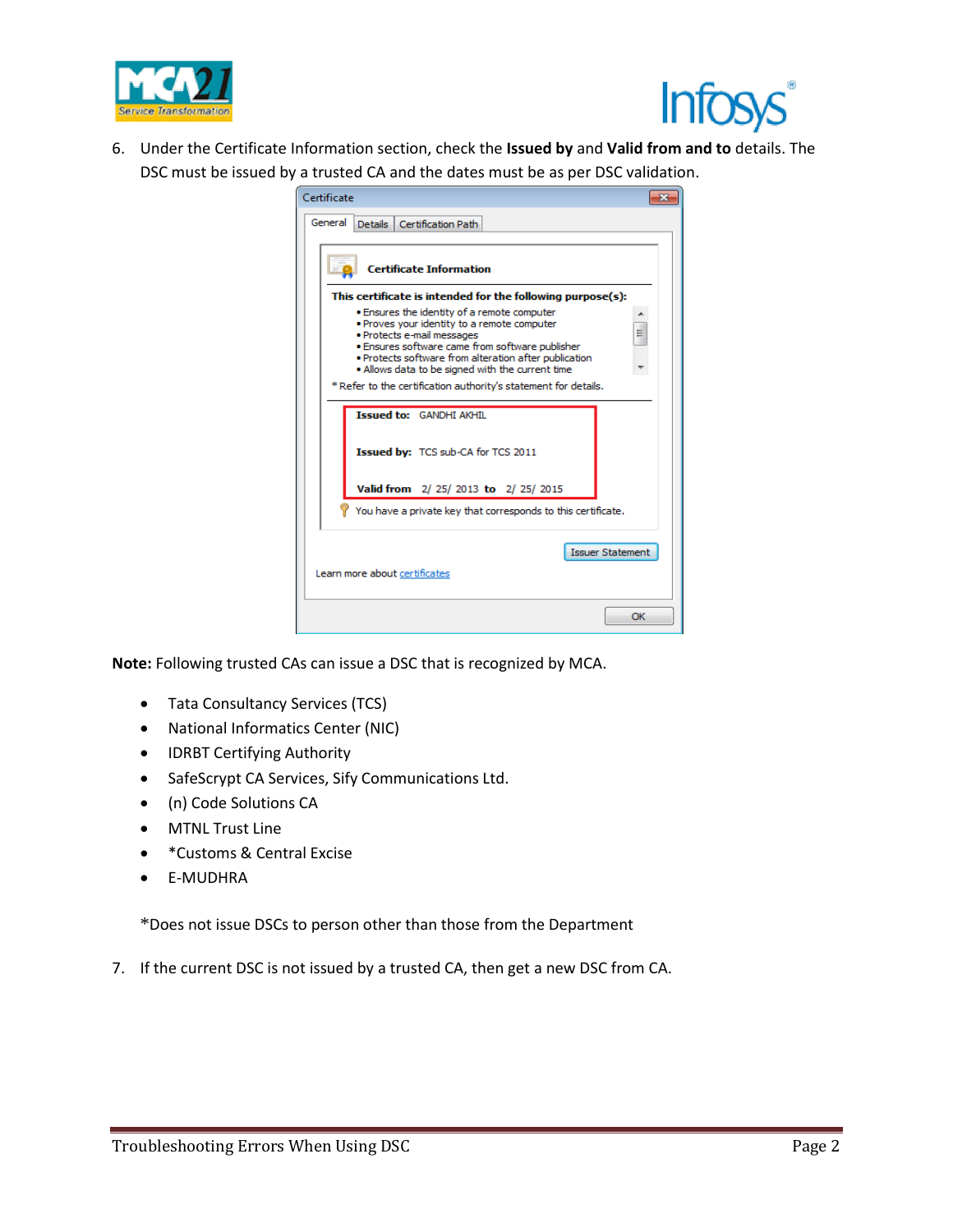



### **Step 2**

If the certificate was issued by a trusted CA and still you receive an error for not using a trusted CA, follow the steps:

- 1. Click the **Certification Path** tab in the Certificates dialogue box.
- 2. Check the details in the **Certificate path** and **Certificate status** section.

| Certificate<br>$\overline{\mathbf{x}}$                                                                                                                                               |
|--------------------------------------------------------------------------------------------------------------------------------------------------------------------------------------|
| Certification Path<br><b>Details</b><br>General                                                                                                                                      |
| Certification path<br>$\sqrt{2}$ CCA India 2011<br>TCS CA 2011 Key Usage: Certificate Signing, CRL Signing<br>TCS sub-CA for TCS 2011 Key Usage: Certificate Signing<br>GANDHI AKHIL |
|                                                                                                                                                                                      |
| Ш<br>∢<br>ь                                                                                                                                                                          |
| View Certificate                                                                                                                                                                     |
| Certificate status:<br>This certificate is OK.                                                                                                                                       |
| Learn more about certification paths                                                                                                                                                 |
| OK                                                                                                                                                                                   |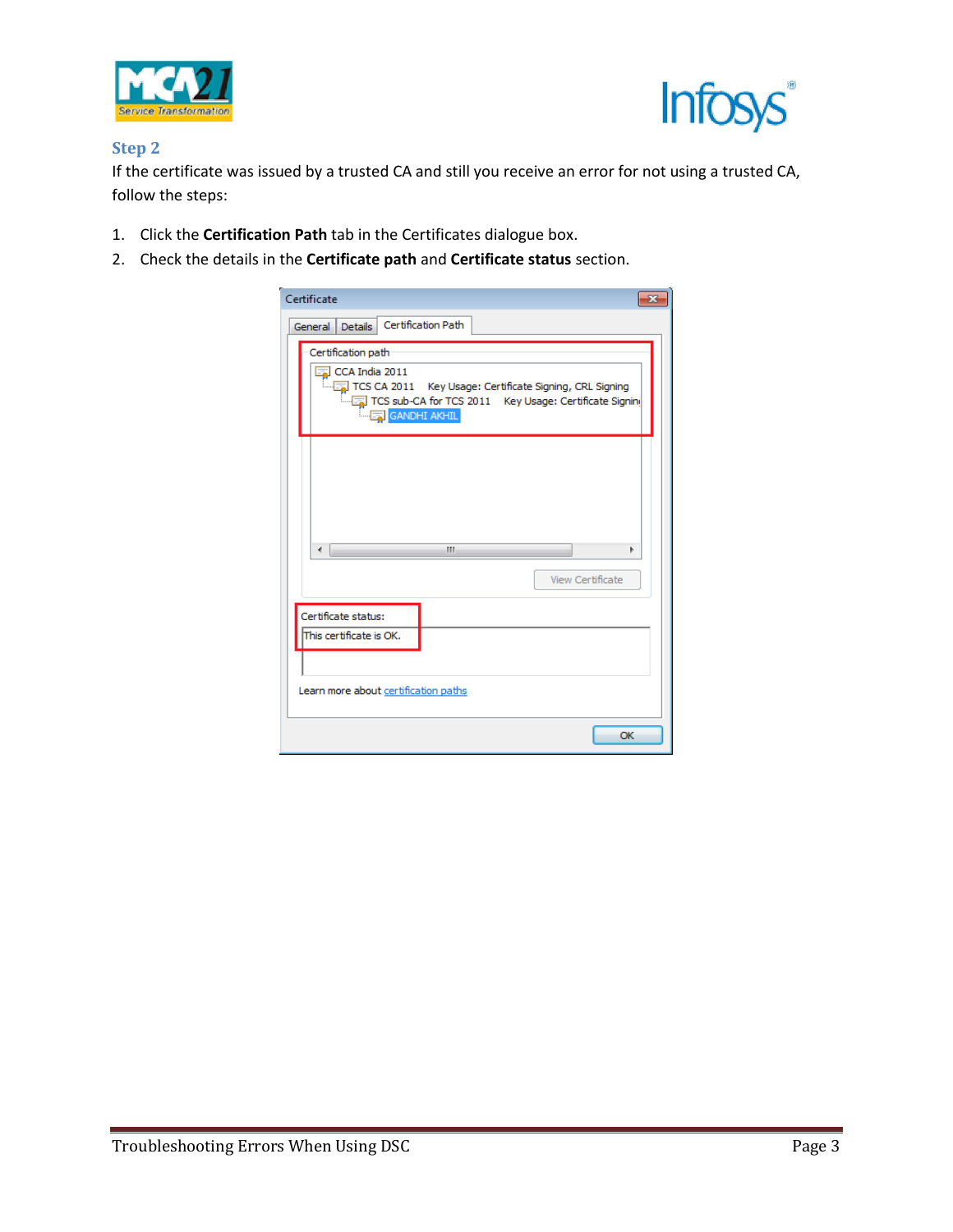



3. In case the trust chain is missing under the Certification Path section, check with CA for the trust chain. If there is a trust chain, follow steps given below:

**Note:** The subject key identifier of parent and the Authority Key Identifier of immediate child should be same in the certificate.

- a. In the Certification path section, select the parent (CCA India 2011) and click on the **View Certificate button**.
- b. Click the **Details** tab and click on Subject Key identifier as shown below.

| Certificate                                                                                                              | $\Sigma$ | Certificate                              | $-23$                                                          |
|--------------------------------------------------------------------------------------------------------------------------|----------|------------------------------------------|----------------------------------------------------------------|
| Certification Path<br>Details<br>General                                                                                 |          | Details<br>Certification Path<br>General |                                                                |
| Certification path<br>$\boxed{5}$ CCA India 2011                                                                         |          | Show:<br>$<$ All $>$                     |                                                                |
| Fig. 1 ICS CA 2011 Key Usage: Certificate Signing, CRL Signing<br>TCS sub-CA for TCS 2011 Key Usage: Certificate Signing |          | Field                                    | Value                                                          |
| GANDHI AKHIL                                                                                                             |          | 圖 Issuer<br>Valid from                   | CCA India 2011, India PKI, IN<br>Friday, March 11, 2011 12:18: |
|                                                                                                                          |          | Valid to                                 | Friday, March 11, 2016 12:18:                                  |
|                                                                                                                          |          | Subject                                  | CCA India 2011, India PKI, IN                                  |
|                                                                                                                          |          | Public key                               | RSA (2048 Bits)                                                |
|                                                                                                                          |          | Sal Subject Key Identifier<br>Key Usage  | 4d 07 a8 63 f2 db 1c df<br>Certificate Signing, Off-line CR    |
|                                                                                                                          |          | <b>Rasic Constraints</b>                 | Subject Tyne=CA Path Lengt                                     |
| m.<br>$\leftarrow$<br>ь<br><b>View Certificate</b>                                                                       |          | 4d 07 a8 63 f2 db 1c df                  |                                                                |
| Certificate status:                                                                                                      |          |                                          |                                                                |
| This certificate is OK.                                                                                                  |          |                                          |                                                                |
| Learn more about certification paths                                                                                     |          | Learn more about certificate details     | Edit Properties<br>Copy to File                                |
| OK                                                                                                                       |          |                                          | OK                                                             |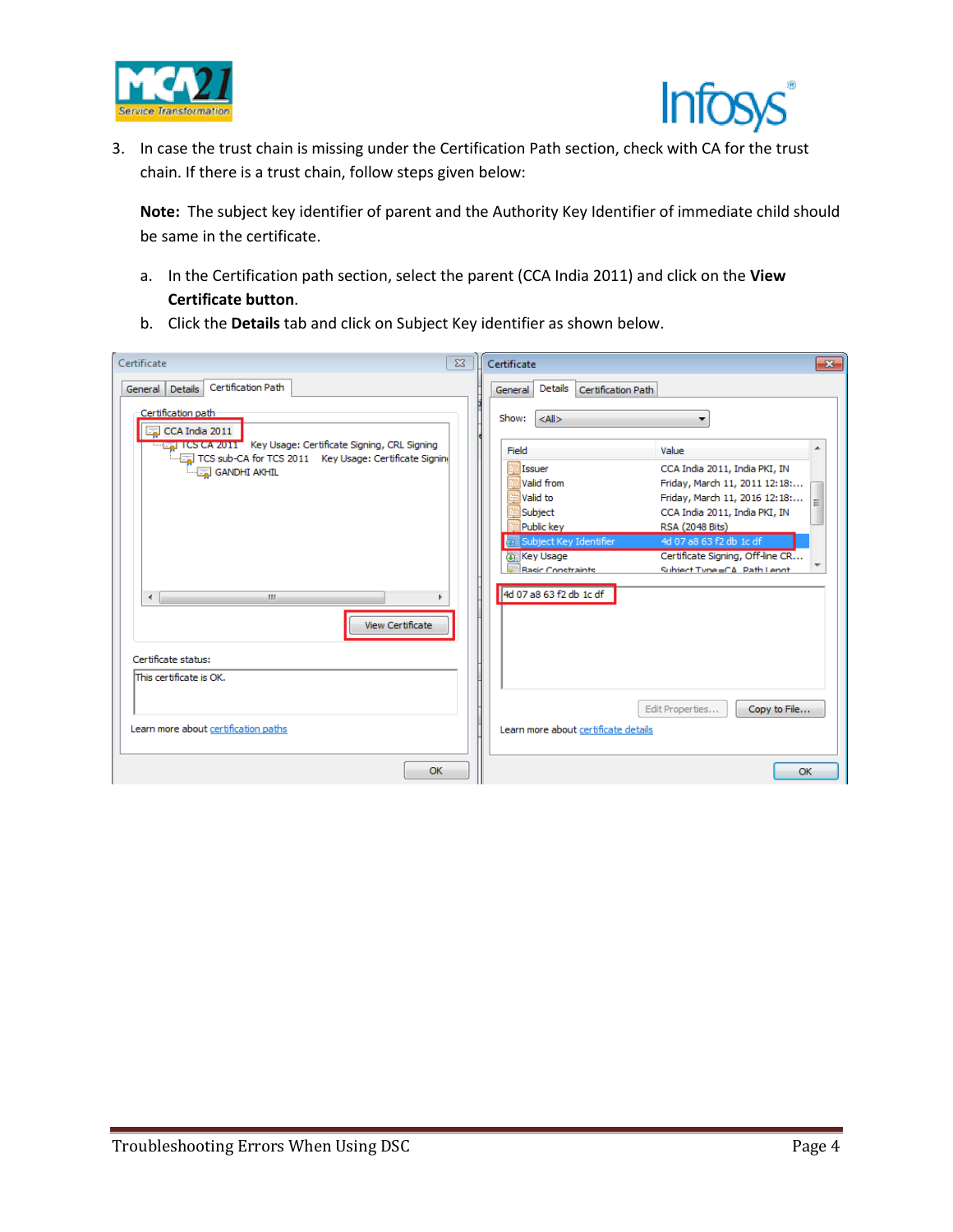



- c. Select the immediate Child (TCS CA 2011) and click the **View Certificate** button.
- d. Click the **Details** tab and select the Subject Key identifier.

| Certificate<br>$\Sigma$                                                                                                 | Certificate<br>$\mathbf{x}$                                                                                                                                                                                             |
|-------------------------------------------------------------------------------------------------------------------------|-------------------------------------------------------------------------------------------------------------------------------------------------------------------------------------------------------------------------|
| Certification Path<br>General Details                                                                                   | Details<br>Certification Path<br>General                                                                                                                                                                                |
| Certification path<br>$\sqrt{2}$ CCA India 2011                                                                         | Show:<br>$<$ All $>$                                                                                                                                                                                                    |
| TCS CA 2011 Key Usage: Certificate Signing, CRL Signing<br>Fig. 1 CS sub-CA for TCS 2011 Key Usage: Certificate Signing | Field<br>Value                                                                                                                                                                                                          |
| <b>GANDHI AKHIL</b>                                                                                                     | subject<br>TCS CA 2011, 9th Floor, Nirma<br>Public key<br>RSA (2048 Bits)                                                                                                                                               |
|                                                                                                                         | Subject Key Identifier<br>46 ae 34 71 30 60 d4 cb<br>Certificate Policies<br>[1]Certificate Policy:Policy Ide                                                                                                           |
|                                                                                                                         | <b>51 Authority Key Identifier</b><br>KeyID=4d 07 a8 63 f2 db 1c df<br><b>Call Authority Information Access</b><br>[1] Authority Info Access: Acc<br><b>CRL Distribution Points</b><br>[1]CRL Distribution Point: Distr |
| $\leftarrow$<br>m.                                                                                                      | <b>Rasic Constraints</b><br>Subject Tyne=CA Path Lengt<br>KeyID=4d 07 a8 63 f2 db 1c df                                                                                                                                 |
| View Certificate                                                                                                        |                                                                                                                                                                                                                         |
| Certificate status:<br>This certificate is OK.                                                                          |                                                                                                                                                                                                                         |
| Learn more about certification paths                                                                                    | Edit Properties<br>Copy to File<br>Learn more about certificate details                                                                                                                                                 |
| OK                                                                                                                      | OK                                                                                                                                                                                                                      |

Repeat step 3 for all nodes in .CER. If the values do not match, Get in touch with your CA as the DSC that you are using is having some problem with trust chain.

### **Step 3**

If the parent and child CAs match and still you face the same error of not using a trusted CA, check, whether the sub CA or parent CA has changed its root certificate or not. If the Root certificate has changed for the CA then that root certificate has to be installed in MCA server.

**Note:** If after following all three steps you still face a problem, raise a complaint at <http://www.mca.gov.in/MCA21/> and click on the **User Complaints & Grievances link.** When raising a ticket, provide the .Cer file and the screen shot of the error message that you are facing.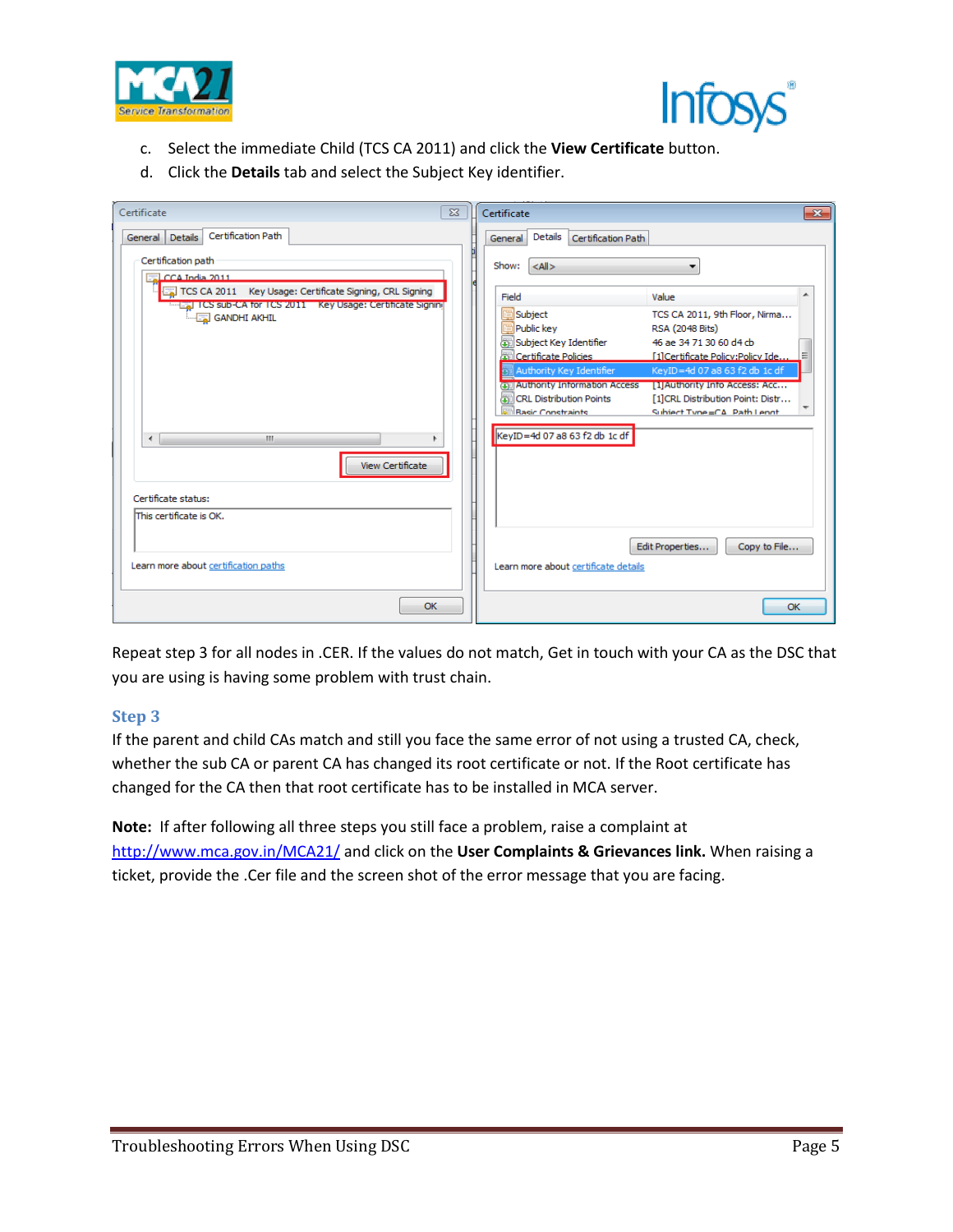



# **Steps to Troubleshoot Error –"DSC Already Registered "**

When you are trying to register your DCS with the MCA21 application and you face error message , "DSC Already Registered ", then follow the steps :

- 1. Open the Internet Explorer.
- 2. In the Internet Explorer, select the **Tools >** Internet Options command.
- 3. The Options dialogue box is displayed. Click the **Content** tab.
- 4. Under the Certificates section, click the **Certificates** button.
- 5. The Certificate dialogue box is displayed. Click the **Details** tab and check the **Serial number** and **Issuer** details.

| Certificate                                                                                                                                                                                                                                                                                                                                                        | $\overline{\mathbf{x}}$                                                                                                                                                                                                                                                                                                                                                                                                                           |
|--------------------------------------------------------------------------------------------------------------------------------------------------------------------------------------------------------------------------------------------------------------------------------------------------------------------------------------------------------------------|---------------------------------------------------------------------------------------------------------------------------------------------------------------------------------------------------------------------------------------------------------------------------------------------------------------------------------------------------------------------------------------------------------------------------------------------------|
| $-x$                                                                                                                                                                                                                                                                                                                                                               | Certificate                                                                                                                                                                                                                                                                                                                                                                                                                                       |
| Details                                                                                                                                                                                                                                                                                                                                                            | Details                                                                                                                                                                                                                                                                                                                                                                                                                                           |
| Certification Path                                                                                                                                                                                                                                                                                                                                                 | Certification Path                                                                                                                                                                                                                                                                                                                                                                                                                                |
| General                                                                                                                                                                                                                                                                                                                                                            | General                                                                                                                                                                                                                                                                                                                                                                                                                                           |
| Show: $\leq A$   ><br>۰                                                                                                                                                                                                                                                                                                                                            | $<$ All $>$<br>Show:<br>▼                                                                                                                                                                                                                                                                                                                                                                                                                         |
| Field<br>Value                                                                                                                                                                                                                                                                                                                                                     | Field<br>▲<br>Value                                                                                                                                                                                                                                                                                                                                                                                                                               |
| Version<br>V3<br>Serial number<br>22 21 6e 74 0c 1d 5e 4f 98 00<br>gisignature algoritmin<br><b>RINEZIJOKI ZA</b><br>Signature hash algorithm<br>sha256<br>TCS sub-CA for TCS 2011, Su<br>Issuer<br>■Valid from<br>Monday, February 25, 2013 5<br>■Valid to<br>Wednesday, February 25, 20<br>Subject<br>GANDHI AKHIL 72443rd1ef8f<br>22 21 6e 74 0c 1d 5e 4f 98 00 | ⊞ Version<br>V <sub>3</sub><br>Ξ<br>Serial number<br>22 21 6e 74 0c 1d 5e 4f 98 00<br>Signature algorithm<br>sha256RSA<br>Signature hash algorithm<br>sha256<br>TCS sub-CA for TCS 2011, Su<br><b>I</b> ssuer<br>Walid from<br>Monday, February 25, 2013 5<br>Valid to<br>Wednesday, February 25, 20<br>Subject<br>GANDHI AKHIL 72443cd1ef8f<br>$CN = TCS sub-CA$ for TCS 2011<br>$OU = Sub-CA$<br>O = Tata Consultancy Services Ltd.<br>$C = IN$ |
| Edit Properties                                                                                                                                                                                                                                                                                                                                                    | Edit Properties                                                                                                                                                                                                                                                                                                                                                                                                                                   |
| Copy to File                                                                                                                                                                                                                                                                                                                                                       | Copy to File                                                                                                                                                                                                                                                                                                                                                                                                                                      |
| Learn more about certificate details                                                                                                                                                                                                                                                                                                                               | Learn more about certificate details                                                                                                                                                                                                                                                                                                                                                                                                              |
| OK                                                                                                                                                                                                                                                                                                                                                                 | OK                                                                                                                                                                                                                                                                                                                                                                                                                                                |

6. Open the<http://www.mca.gov.in/MCA21/> Web site and click the **User Complaints & Grievances** link. Raise a ticket and file a complaint providing the serial number, issuer of the certificate along with the screen shot of the error message.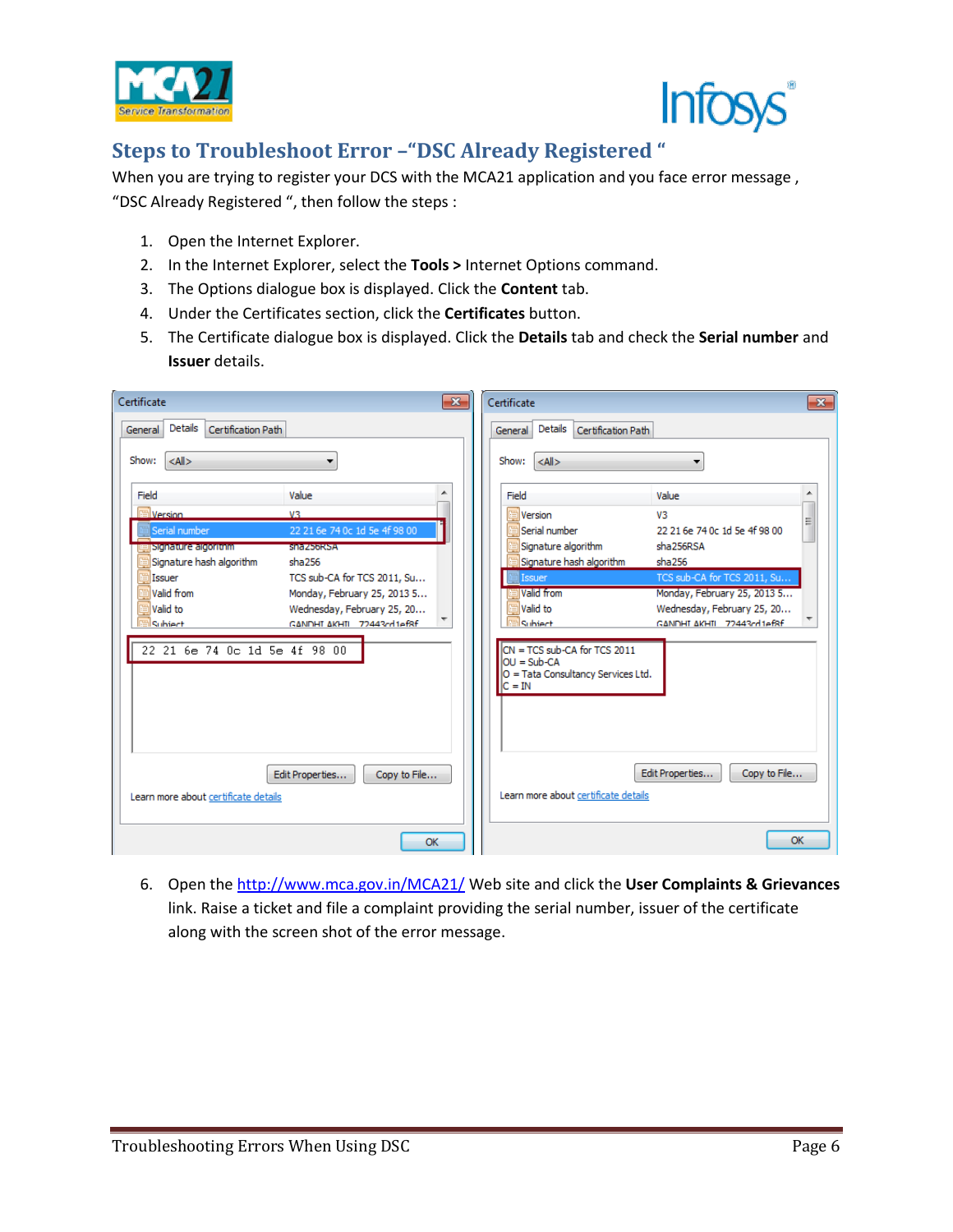



# **Steps to Troubleshoot Error – "DSC Revoke"**

When using a DSC, if you face error message, "DSC Revoked ", then follow the steps to remove the error message:

- 1. Open the Internet Explorer.
- 2. In the Internet Explorer, select the **Tools >** Internet Options command.
- 3. The Options dialogue box is displayed. Click the **Content** tab.
- 4. Under the Certificates section, click the **Certificates** button.
- 5. Under the **Certificate Information** section, check the **Issued by** and **Valid from and to** details. The DSC must be issued by a trusted CA and the dates must be as per DSC validation as shown in the screenshot below.

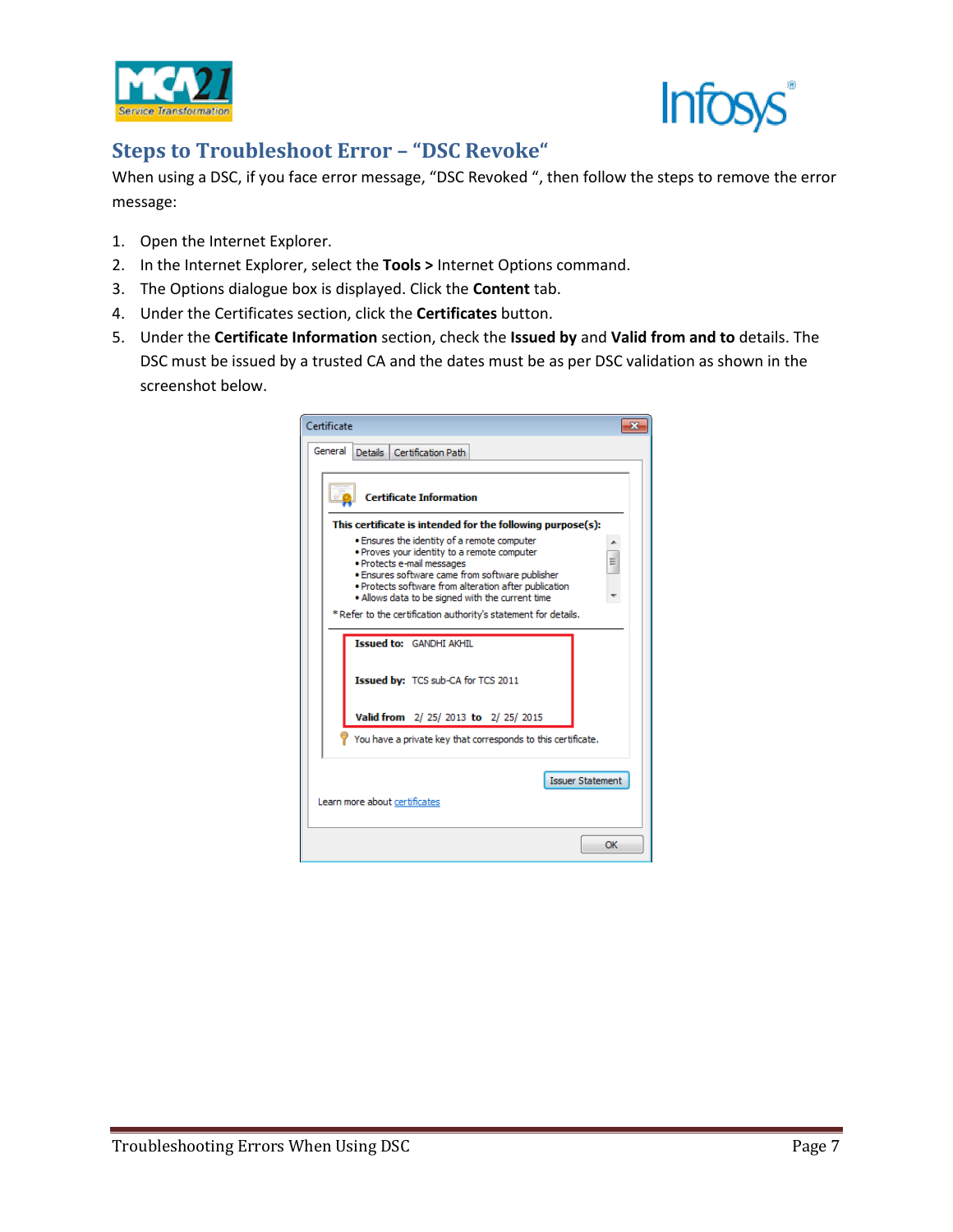



6. Click the **Details** tab and check the details such as, **Serial number** and **Issuer.**

| Details<br>Certification Path<br>General<br>Show:<br>$<$ All $>$<br>Field<br>Value<br><b>Nersion</b><br>V3<br>22 21 6e 74 0c 1d 5e 4f 98 00<br>Serial number<br>Signacure algoritoini<br><b>ShazbokSA</b><br>Signature hash algorithm<br>sha256<br>Issuer<br>TCS sub-CA for TCS 2011, Su<br>Valid from<br>Monday, February 25, 2013 5<br>Valid to<br>Wednesday, February 25, 20<br>Subject<br>GANDHI AKHIL 72443rd1ef8f<br>22 21 6e 74 0c 1d 5e 4f 98<br>00 | Certificate |              |
|-------------------------------------------------------------------------------------------------------------------------------------------------------------------------------------------------------------------------------------------------------------------------------------------------------------------------------------------------------------------------------------------------------------------------------------------------------------|-------------|--------------|
|                                                                                                                                                                                                                                                                                                                                                                                                                                                             |             |              |
|                                                                                                                                                                                                                                                                                                                                                                                                                                                             |             |              |
|                                                                                                                                                                                                                                                                                                                                                                                                                                                             |             |              |
|                                                                                                                                                                                                                                                                                                                                                                                                                                                             |             |              |
|                                                                                                                                                                                                                                                                                                                                                                                                                                                             |             |              |
|                                                                                                                                                                                                                                                                                                                                                                                                                                                             |             |              |
| Edit Properties<br>Learn more about certificate details                                                                                                                                                                                                                                                                                                                                                                                                     |             | Copy to File |
| OK                                                                                                                                                                                                                                                                                                                                                                                                                                                          |             |              |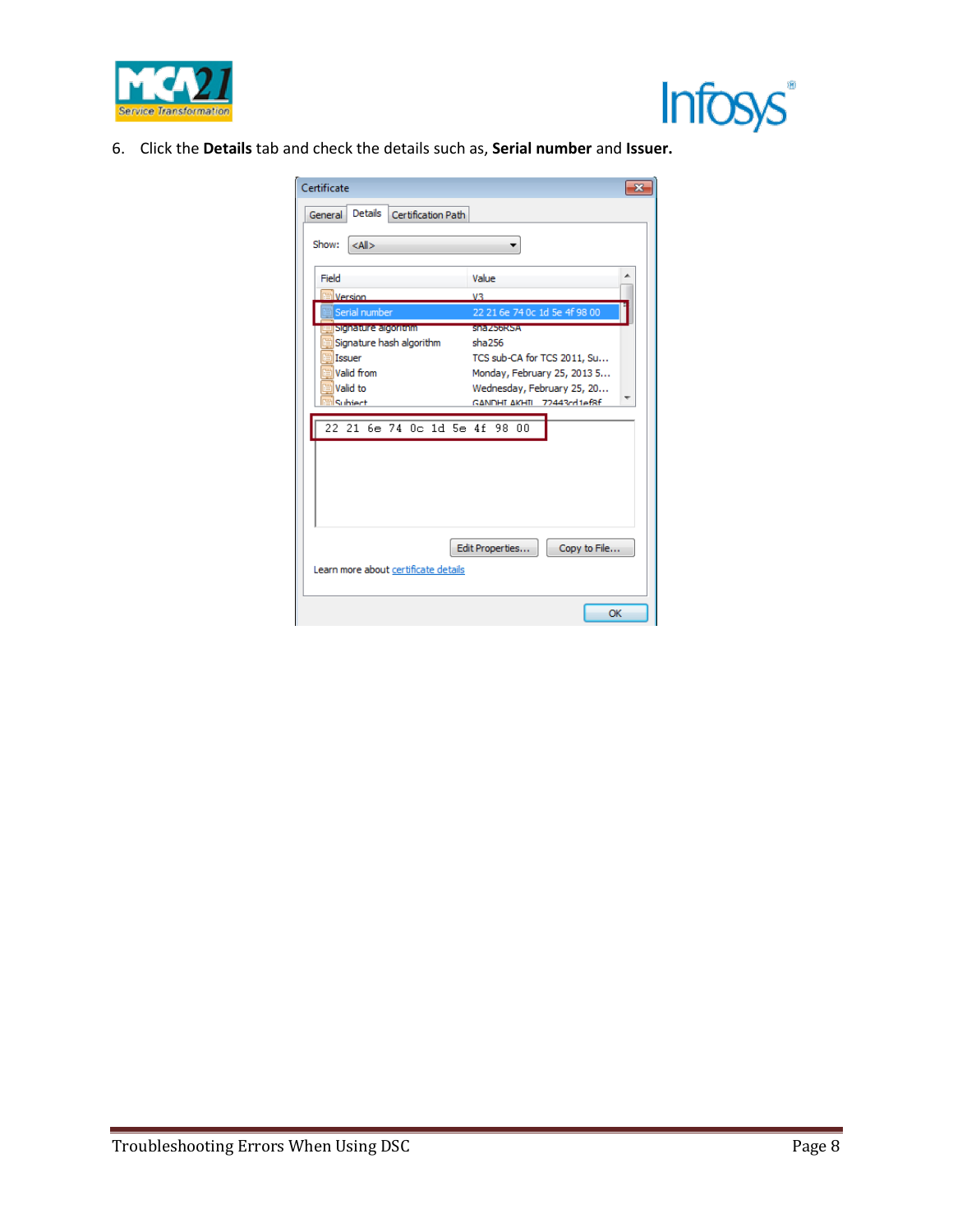



7. In the Details tab, **select CRL (Certificate Revocation List) Distribution points**.

| Certificate                                                                                                                                 |                                                                               |
|---------------------------------------------------------------------------------------------------------------------------------------------|-------------------------------------------------------------------------------|
| <b>Details</b><br>Certification Path<br>General                                                                                             |                                                                               |
|                                                                                                                                             |                                                                               |
| Show:<br>$<$ All $>$                                                                                                                        |                                                                               |
| Field                                                                                                                                       | Value                                                                         |
| Subject Alternative Name<br>因 Certificate Policies<br>Authority Information Access [1] Authority Info Access: Acc.                          | RFC822 Name=Akhil_Gandhi@<br>[1]Certificate Policy:Policy Ide                 |
| <b>CRL Distribution Points</b>                                                                                                              | [1]CRL Distribution Point: Distr                                              |
| <b>Key Usage</b><br>Thumbprint algorithm<br>Thumborint                                                                                      | Digital Signature, Non-Repudia<br>Ξ<br>sha 1<br>84 84 3c ab a4 5a 3e 24 23 dd |
| [1]CRL Distribution Point<br><b>Distribution Point Name:</b><br>Full Name:<br>URL=http://www.tcs-ca.tcs.com/crl<br>1703FB55AE9DEBE52EA1.crl |                                                                               |
| Learn more about certificate details                                                                                                        | Edit Properties<br>Copy to File                                               |
|                                                                                                                                             | OK                                                                            |

- 8. Copy the URL of CRL and paste it in Internet Explorer to open the file.
- 9. The File Download dialogue box appears. Click the **Open** button.

| <b>File Download</b> |                                                                                                                                                                                  |
|----------------------|----------------------------------------------------------------------------------------------------------------------------------------------------------------------------------|
|                      | Do you want to open or save this file?                                                                                                                                           |
|                      | Name: crl 1703FB55AE9DEBE52EA1.crl<br>Type: Certificate Revocation List, 148KB<br>From: www.tcs-ca.tcs.com                                                                       |
|                      | Save<br>Open<br>M Always ask before opening this type of file                                                                                                                    |
|                      | While files from the Internet can be useful, some files can potentially<br>ham your computer. If you do not trust the source, do not open or<br>save this file. What's the risk? |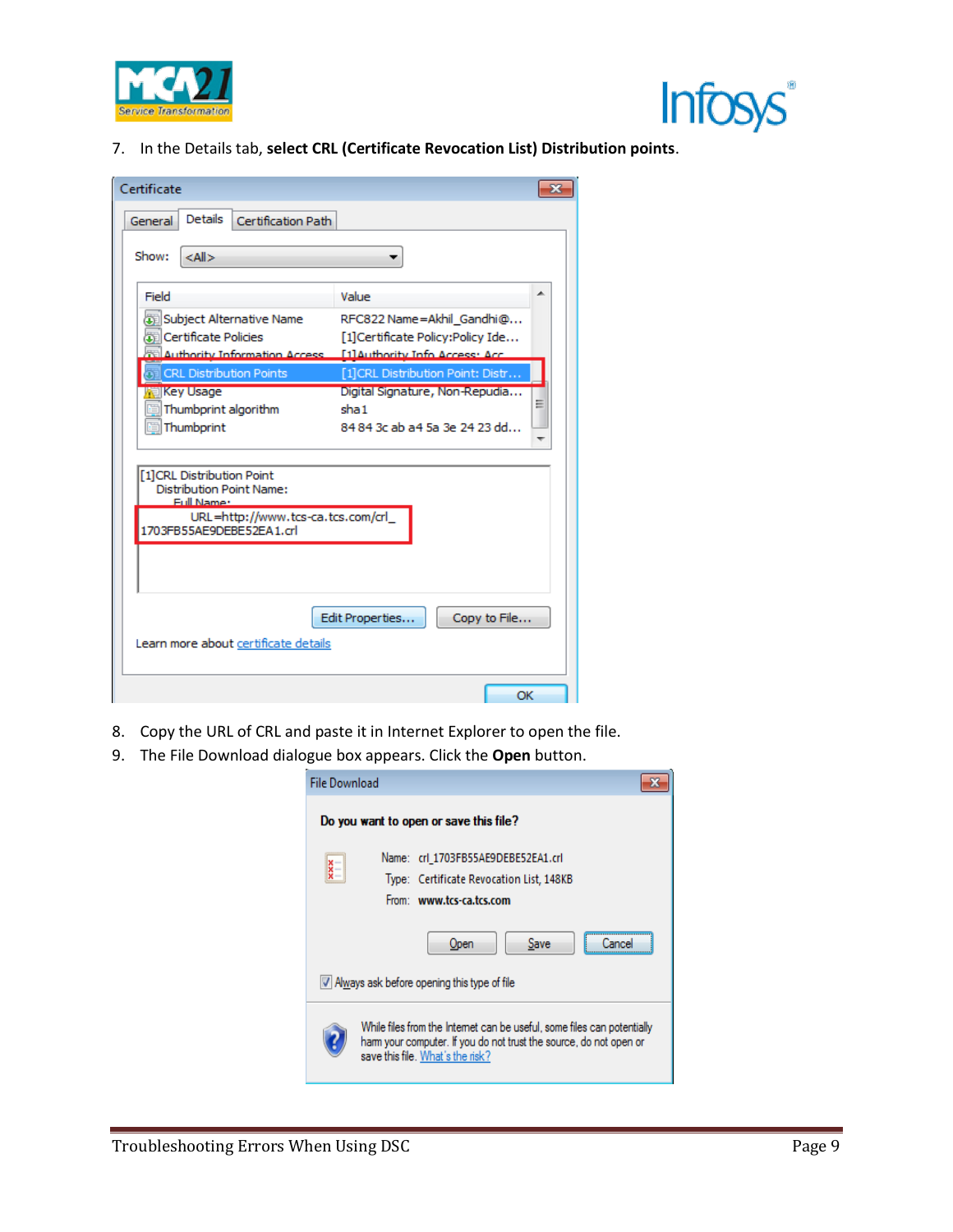



10. The Internet Explorer Security dialogue box is displayed. Click the **Allow** button.



- 11. In the Web page displayed, check whether the certificate Serial Number is present or not.
- 12. Go to the **Revocation List** tab and check whether the serial number present in the certificate exists.

| <b>Certificate Revocation List</b><br><b>Revocation List</b><br>General |                                                                   |  |
|-------------------------------------------------------------------------|-------------------------------------------------------------------|--|
| Revoked certificates:                                                   |                                                                   |  |
| Serial number                                                           | Revocation date                                                   |  |
| 10 01 23 b2 ec 39 67 a9 f0 1e                                           | Friday, August 31, 201                                            |  |
| 10 01 3a e2 d8 1d ae d2 b3 25                                           | Monday, September 03,                                             |  |
| 101010727910215516009100101                                             | Saturgay, February 04,                                            |  |
| 10 01 e9 57 c8 3d 62 3a 5a ff                                           | Friday, November 16, 2                                            |  |
| Serial number<br>Revocation date                                        | 10 01 3a e2 d8 1d ae d2 b3 25<br>Monday, September 03, 2012 4:43: |  |
| Value:                                                                  |                                                                   |  |
|                                                                         |                                                                   |  |